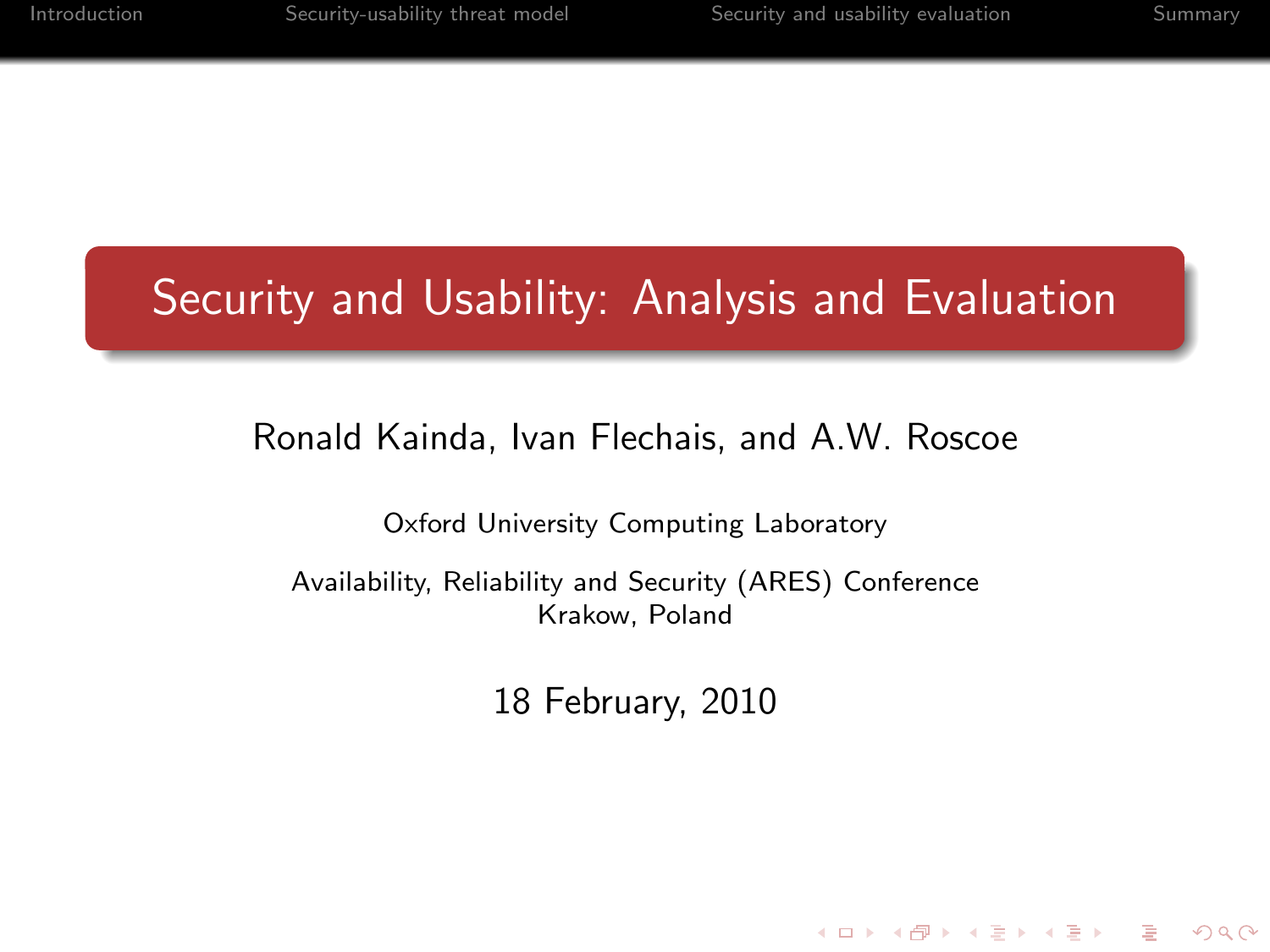## **Outline**



[Security-usability threat model](#page-14-0)





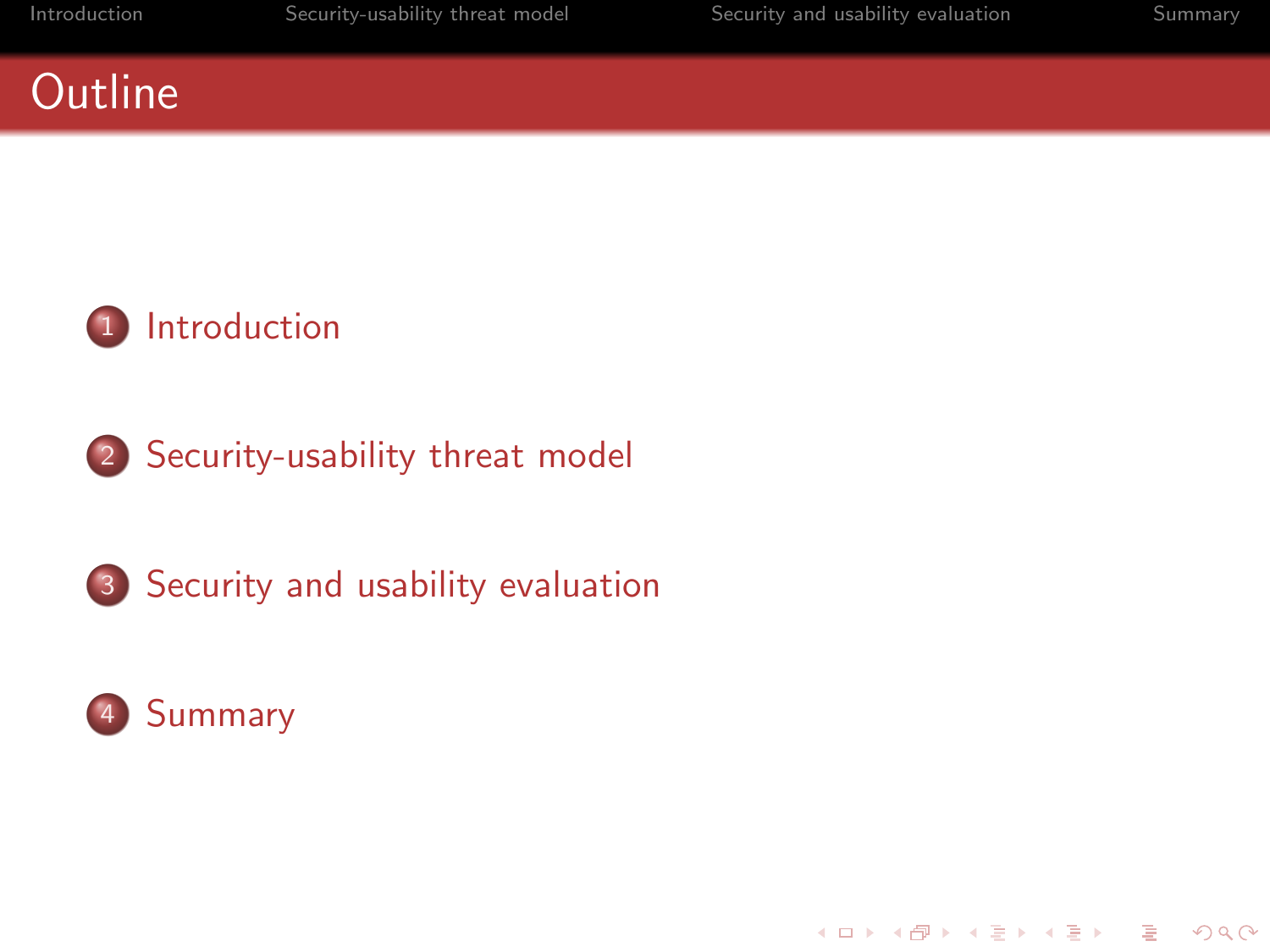<span id="page-2-0"></span>K ロ ▶ K @ ▶ K 할 ▶ K 할 ▶ 이 할 → 9 Q @

## Human-Computer Interaction (HCI)

#### Human-Computer Interaction (HCI)

**...** discipline concerned with the design, evaluation and implementation of interactive computing systems for human use and with the study of major phenomena surrounding them (Source: SIGCHI, 1992)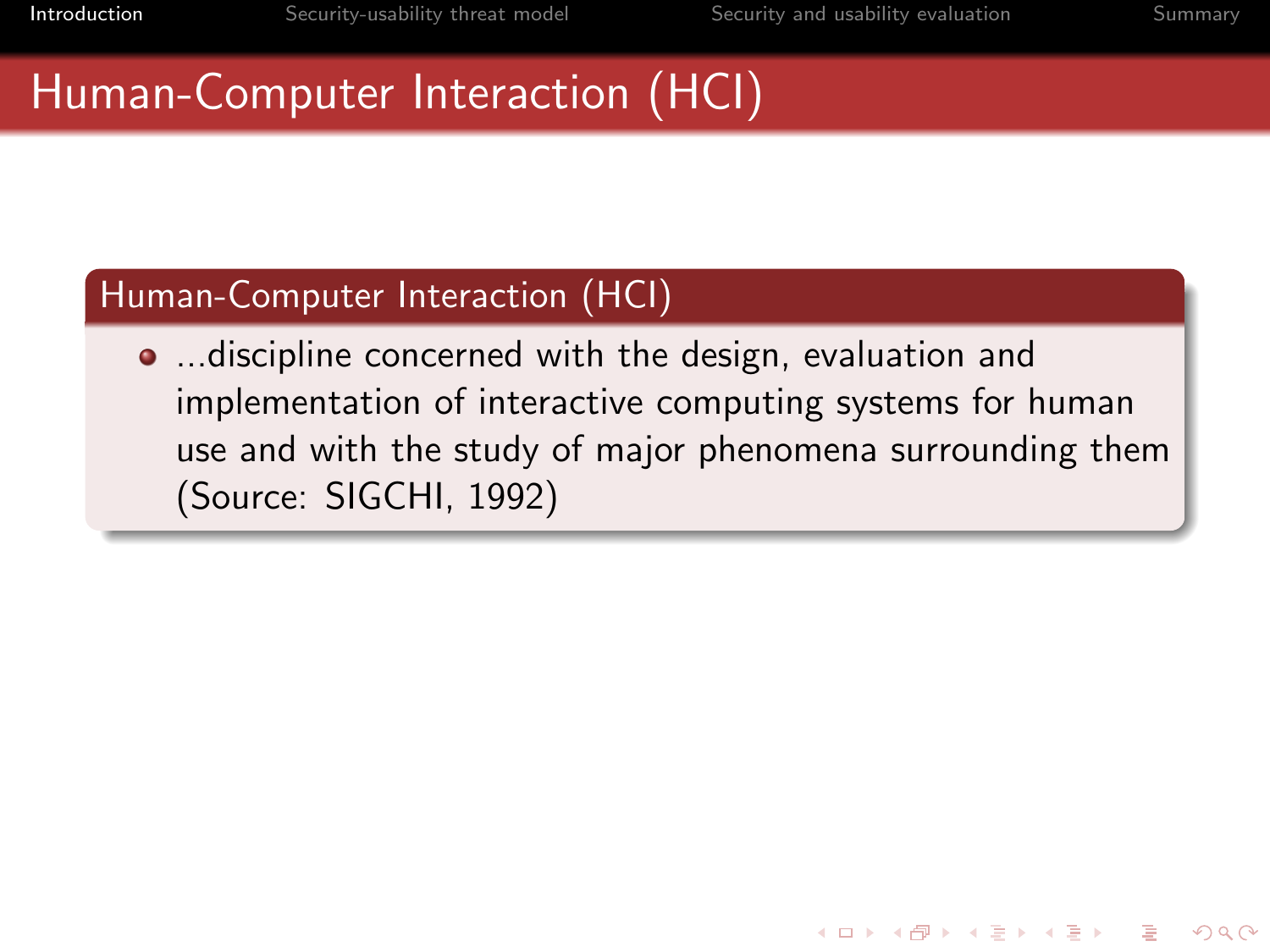**KORK ERKER ORANDI** 

## Human-Computer Interaction (HCI)

#### Human-Computer Interaction (HCI)

**...** discipline concerned with the design, evaluation and implementation of interactive computing systems for human use and with the study of major phenomena surrounding them (Source: SIGCHI, 1992)

#### **Usability**

• The extent to which a product can be used by specified users to achieve specified goals with effectiveness, efficiency and satisfaction in a specified context of use (ISO 9241-11)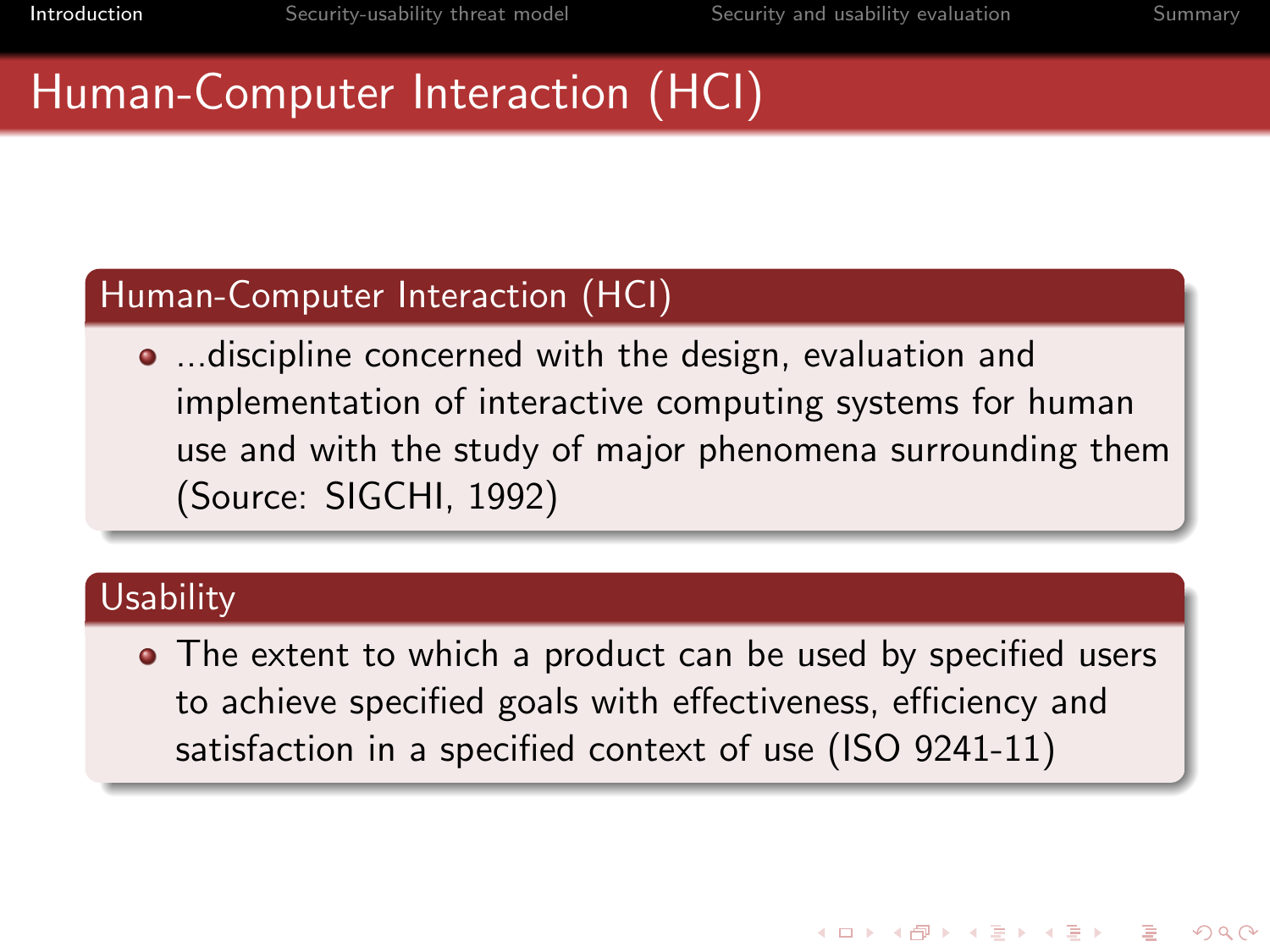K ロ > K 倒 > K ミ > K ミ > → ミ → の Q Q →

## Human-Computer Interaction (HCI)

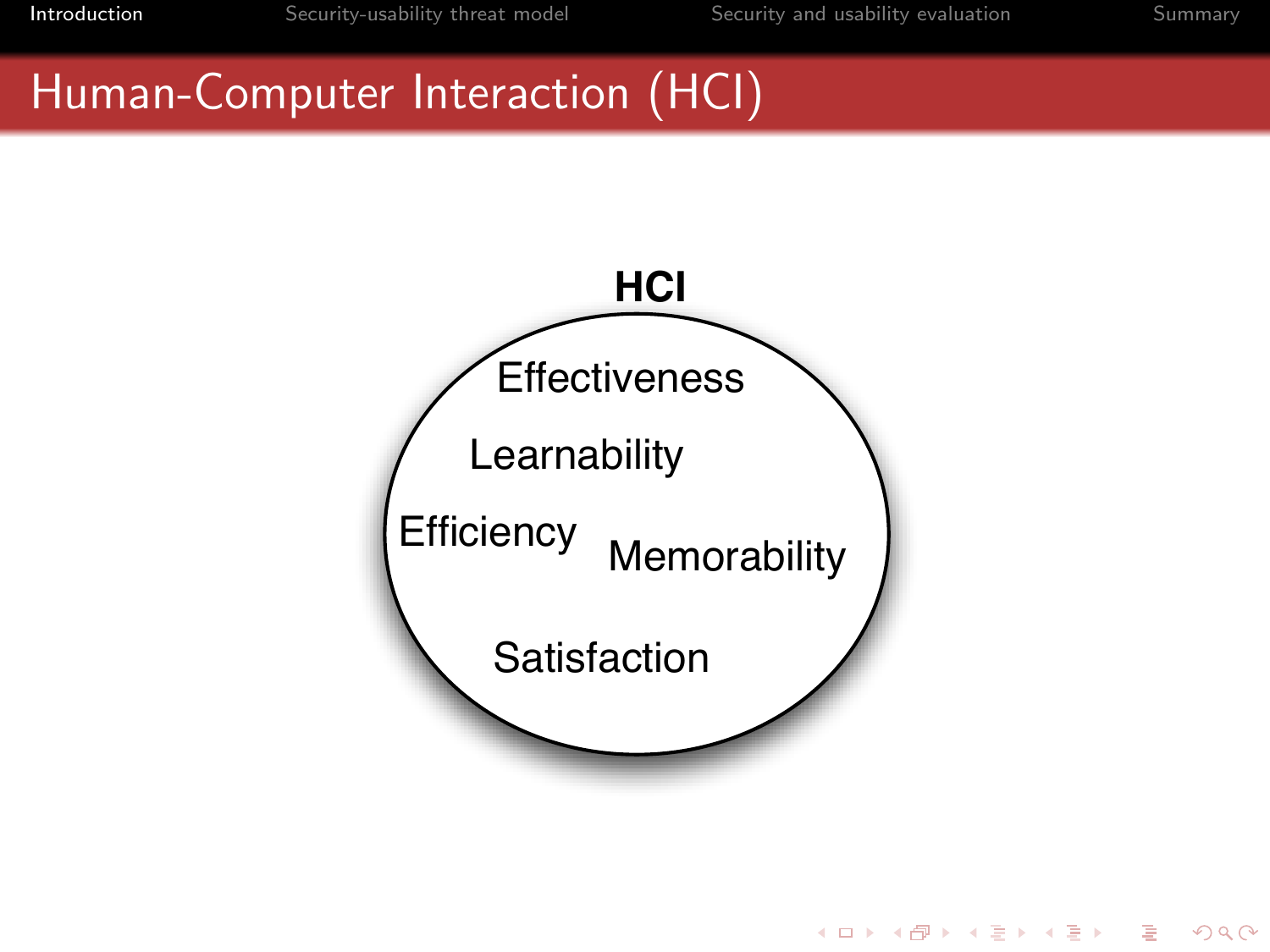**KORK SERVER SHOP** 

# Human-Computer Interaction Security (HCISec)

#### Technical security

- **•** Formal proofs
- **•** Focus on malicious attacks
- Technical solutions typical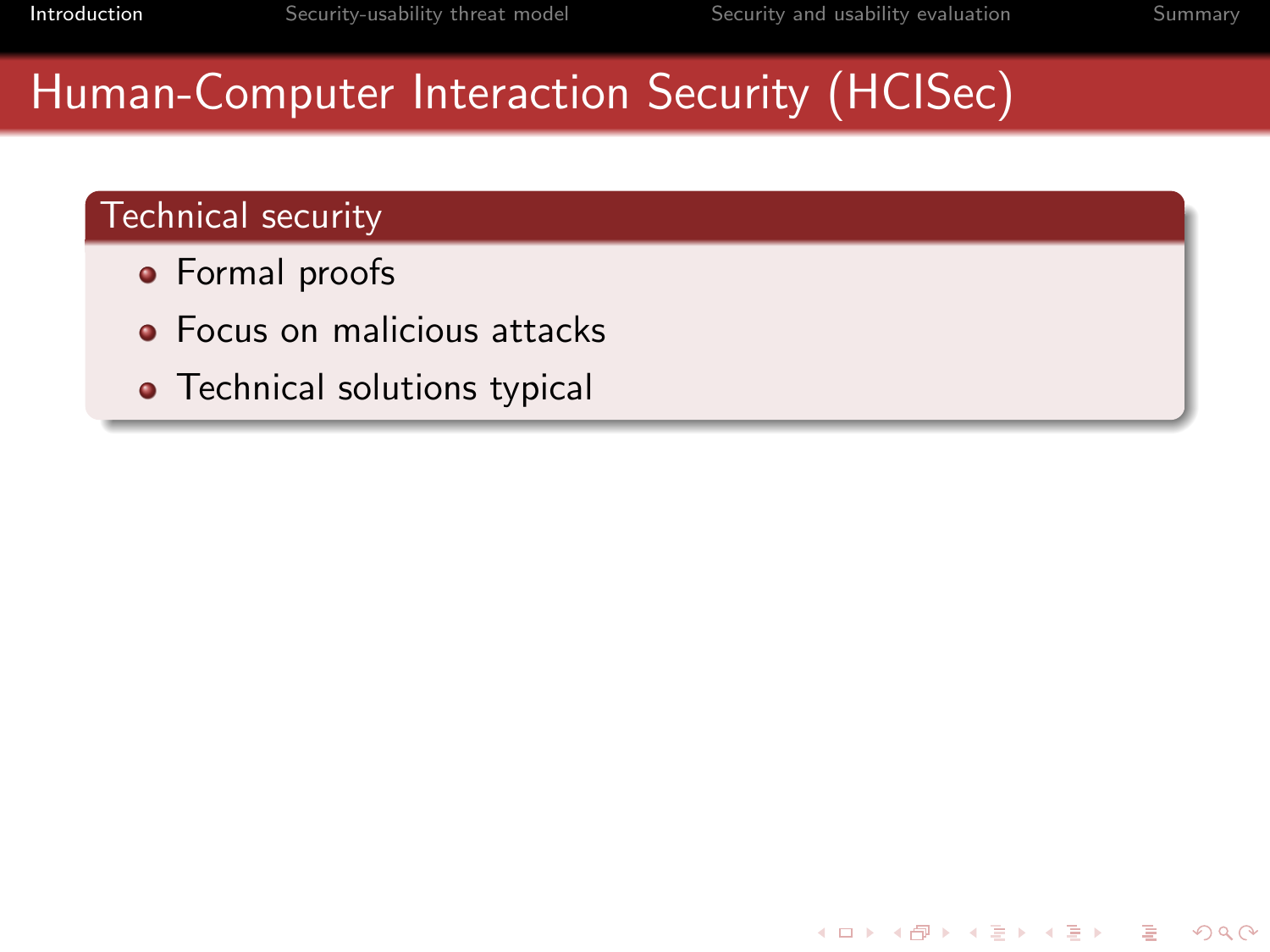# Human-Computer Interaction Security (HCISec)

#### Technical security

- **•** Formal proofs
- **•** Focus on malicious attacks
- Technical solutions typical

#### Effective security

- Secure systems are socio-technical (Sasse et al.)
- Humans forget, make mistakes
- Human failures are not covered by formal proofs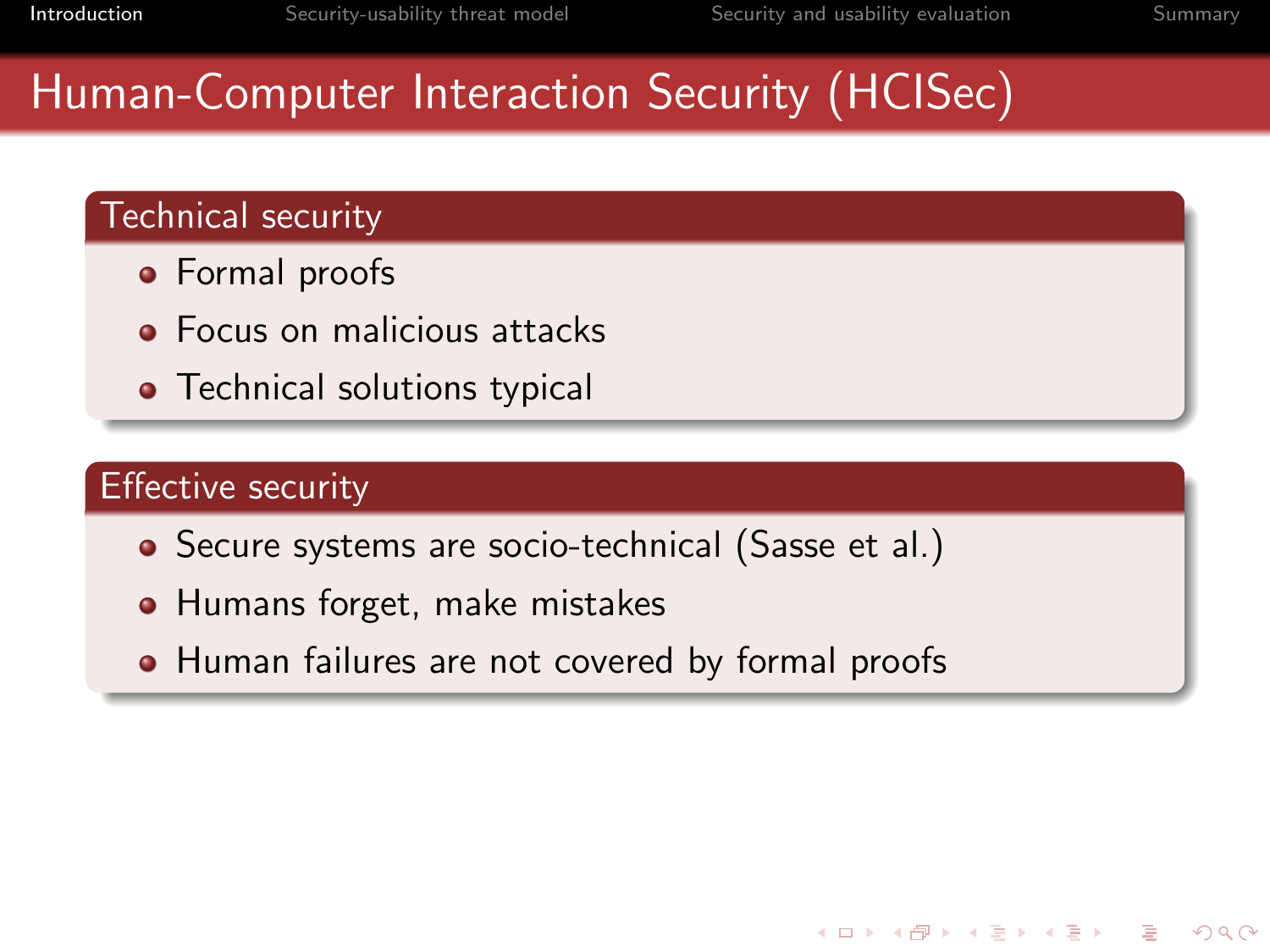# Human-Computer Interaction Security (HCISec)

#### Technical security

- **•** Formal proofs
- **•** Focus on malicious attacks
- Technical solutions typical

#### Effective security

- Secure systems are socio-technical (Sasse et al.)
- Humans forget, make mistakes
- Human failures are not covered by formal proofs

#### Human-Computer Interaction Security (HCISec)

Focusses on the design, evaluation, and implementation of interactive secure systems.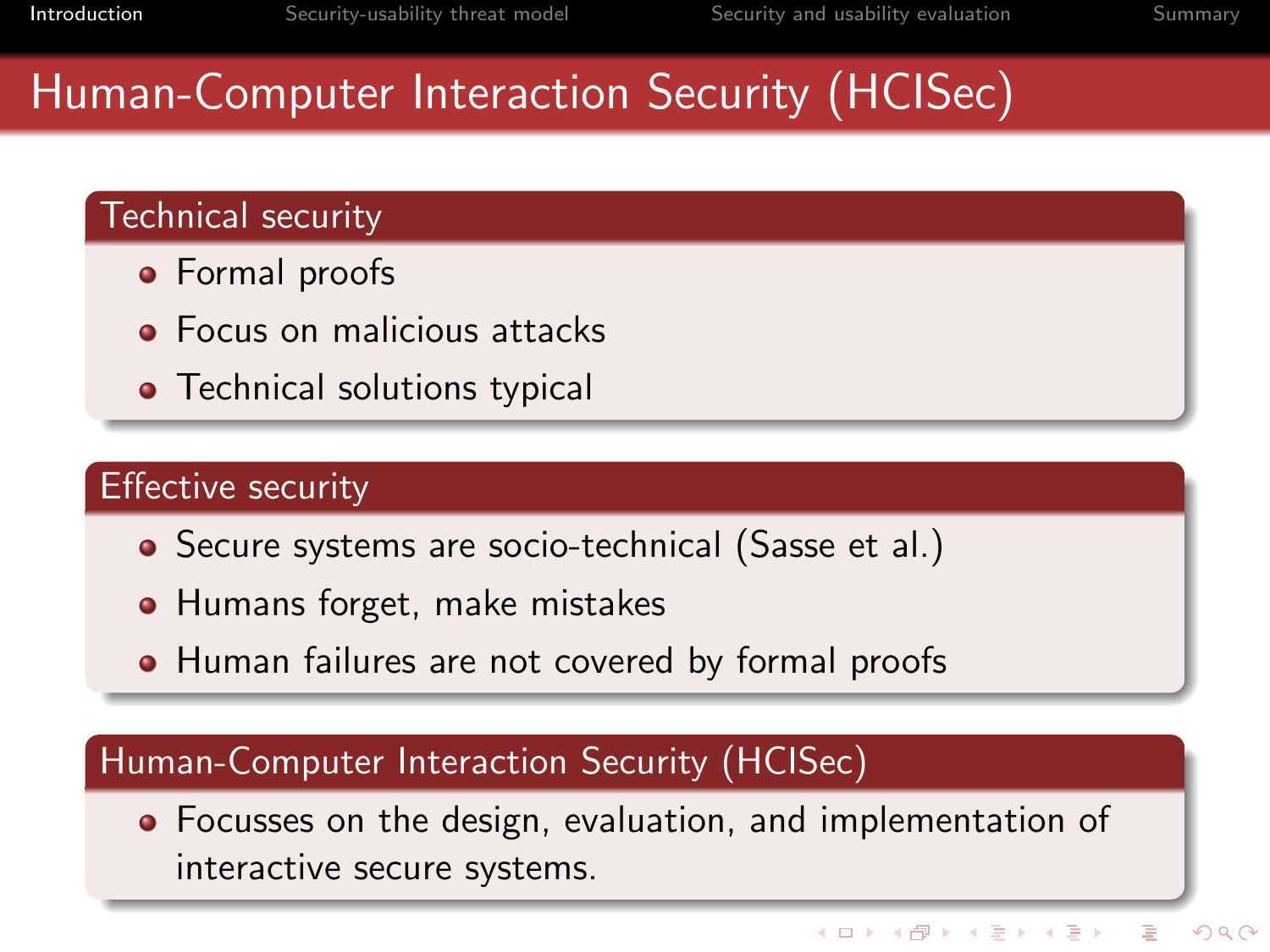Human-Computer Interaction Security (HCISec)

#### Security software properties (Whitten, '99)

• Secondary goal property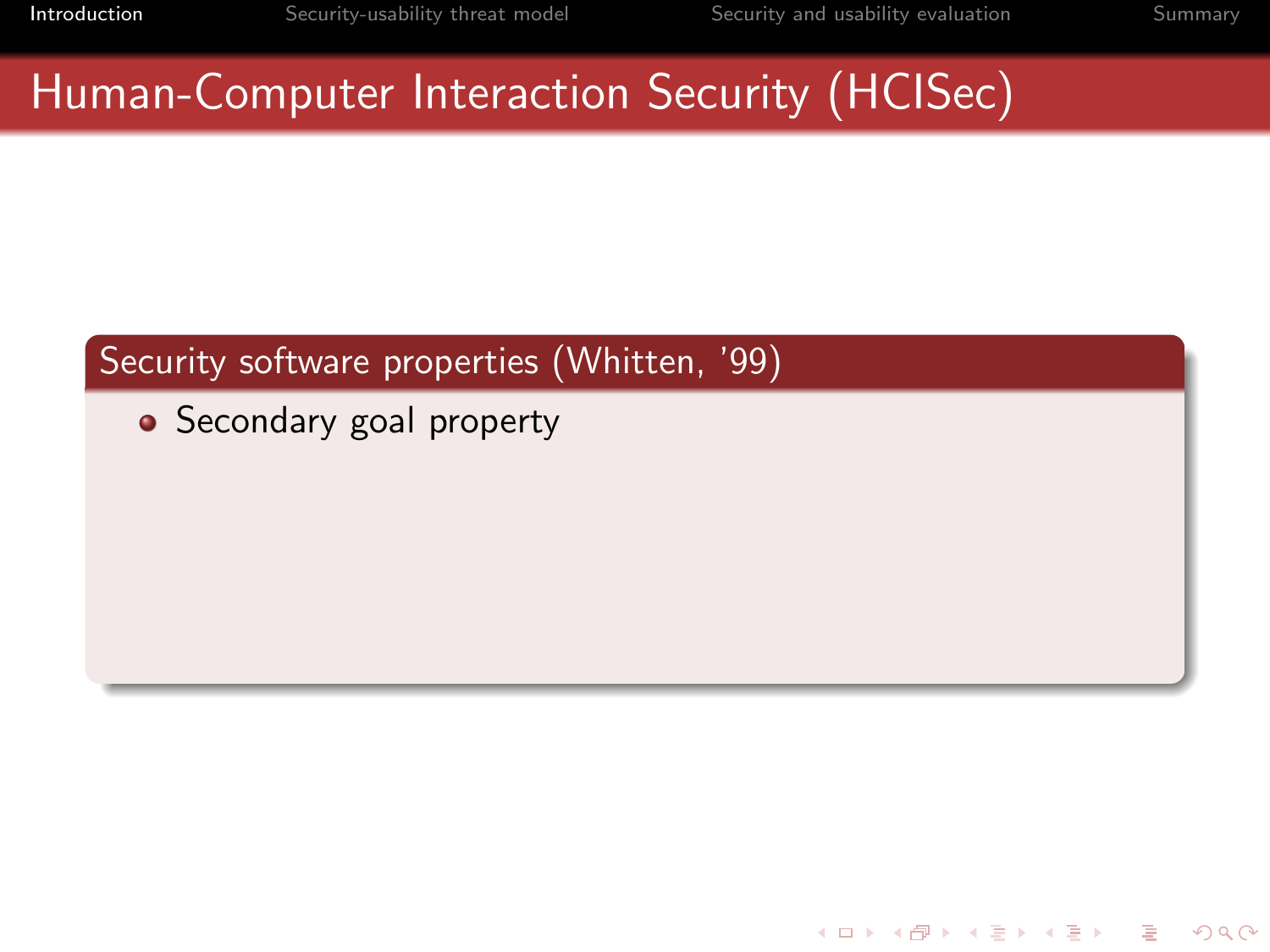# Human-Computer Interaction Security (HCISec)

- Secondary goal property
- Hidden failure property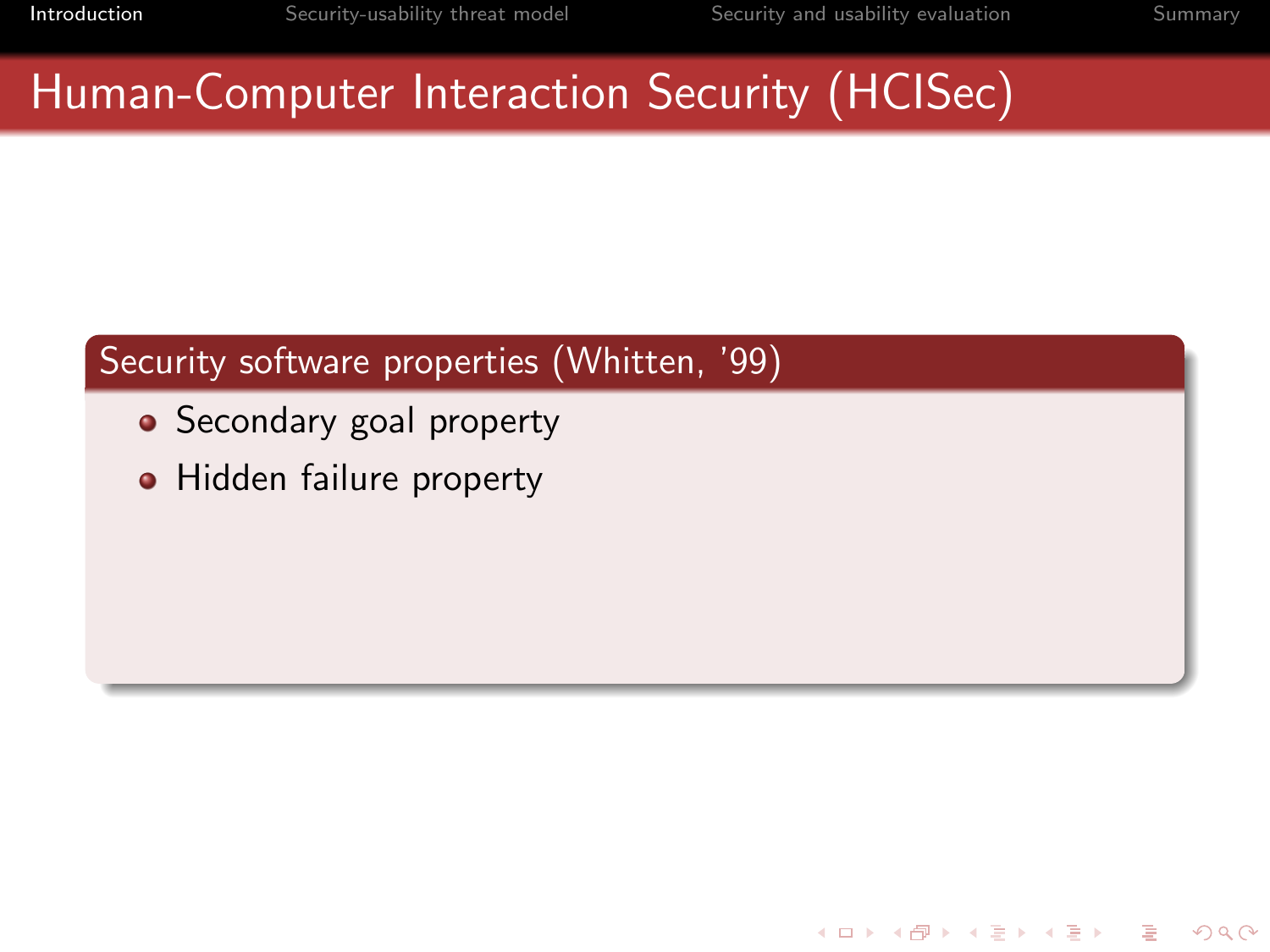# Human-Computer Interaction Security (HCISec)

- Secondary goal property
- Hidden failure property
- Barn door property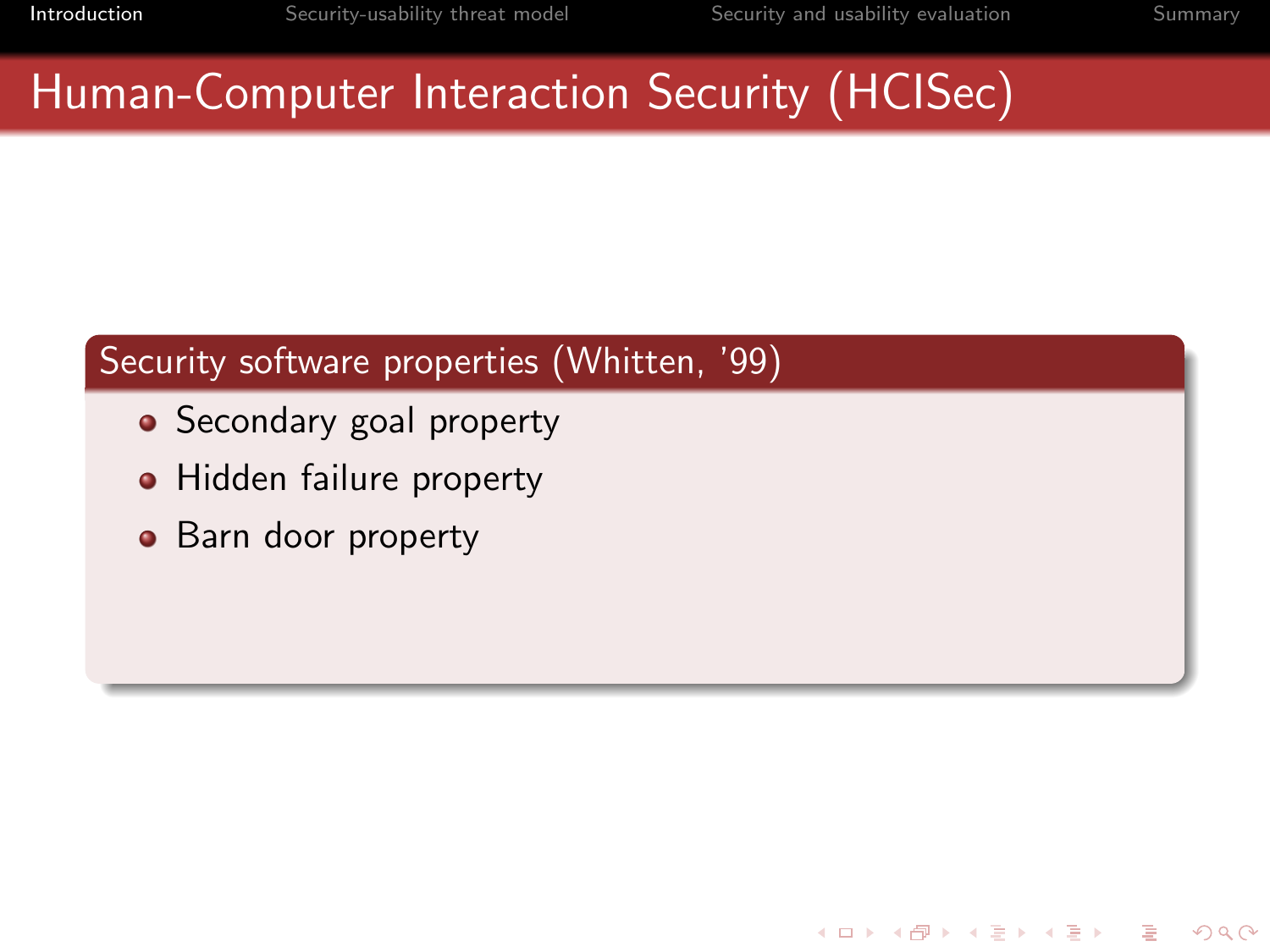# Human-Computer Interaction Security (HCISec)

- Secondary goal property
- Hidden failure property
- Barn door property
- Weakest link property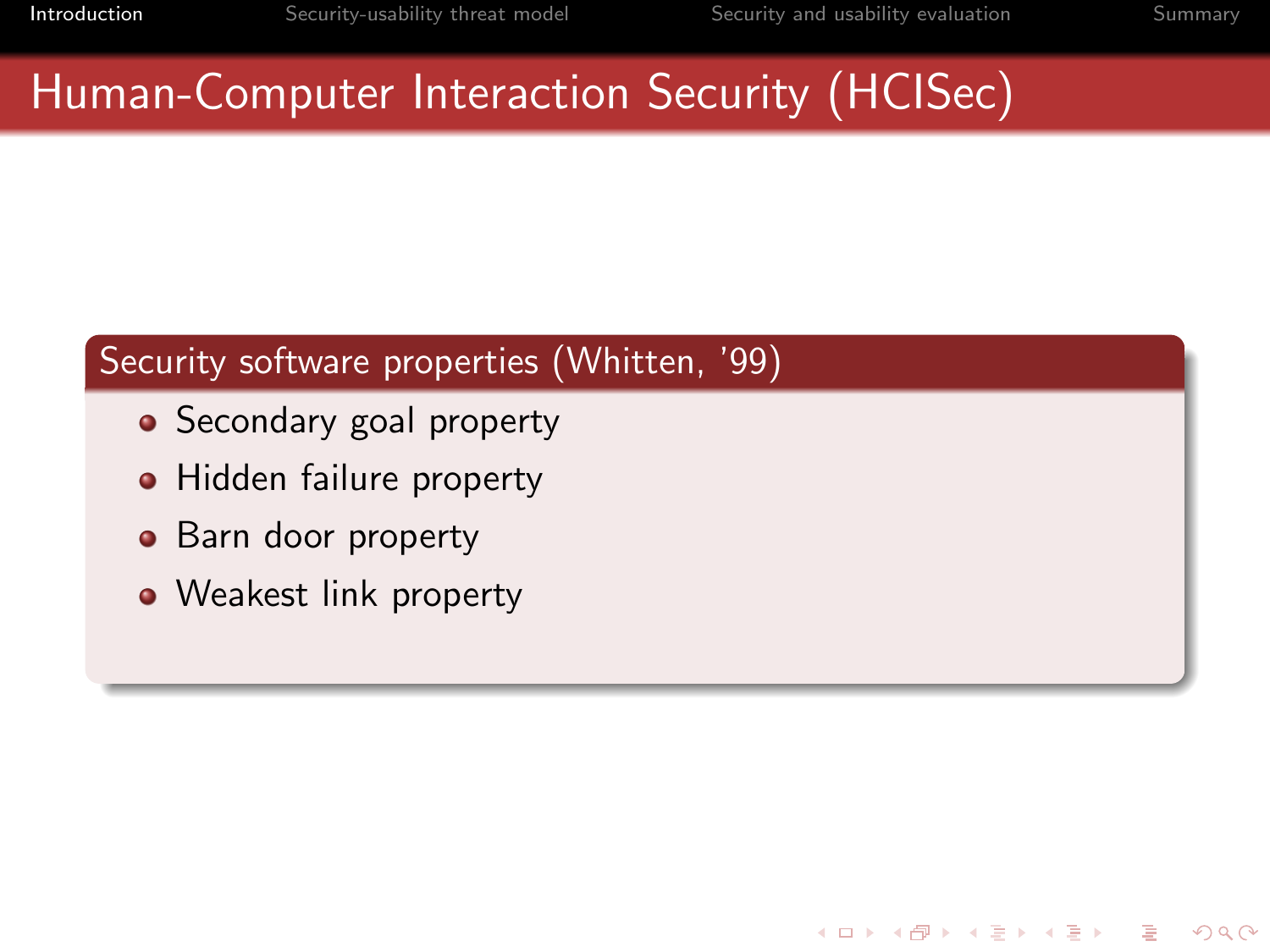# Human-Computer Interaction Security (HCISec)

- Secondary goal property
- Hidden failure property
- Barn door property
- Weakest link property
- Abstraction property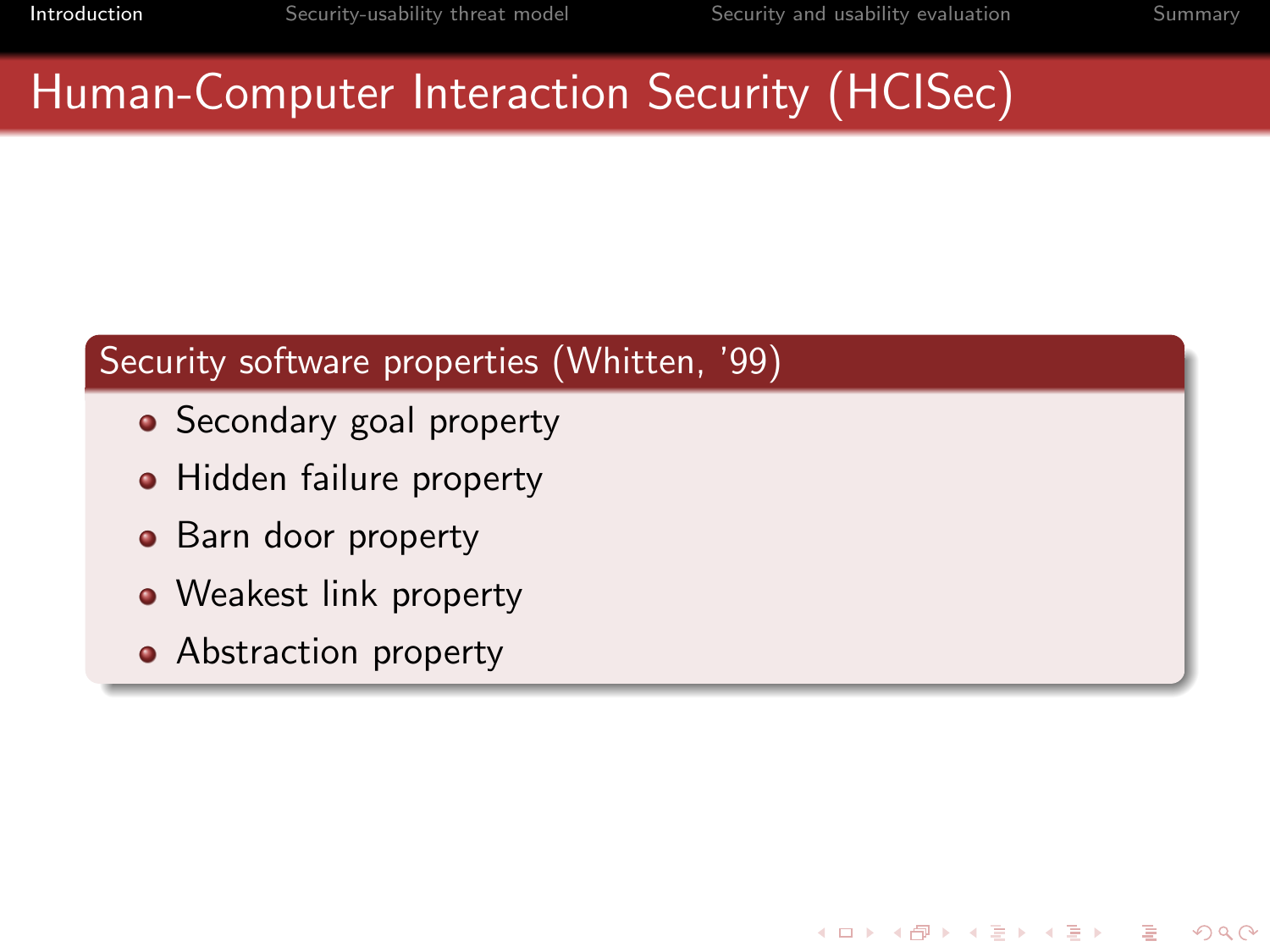**KORK SERVER SHOP** 

## Human Computer Interaction Security (HCISec)

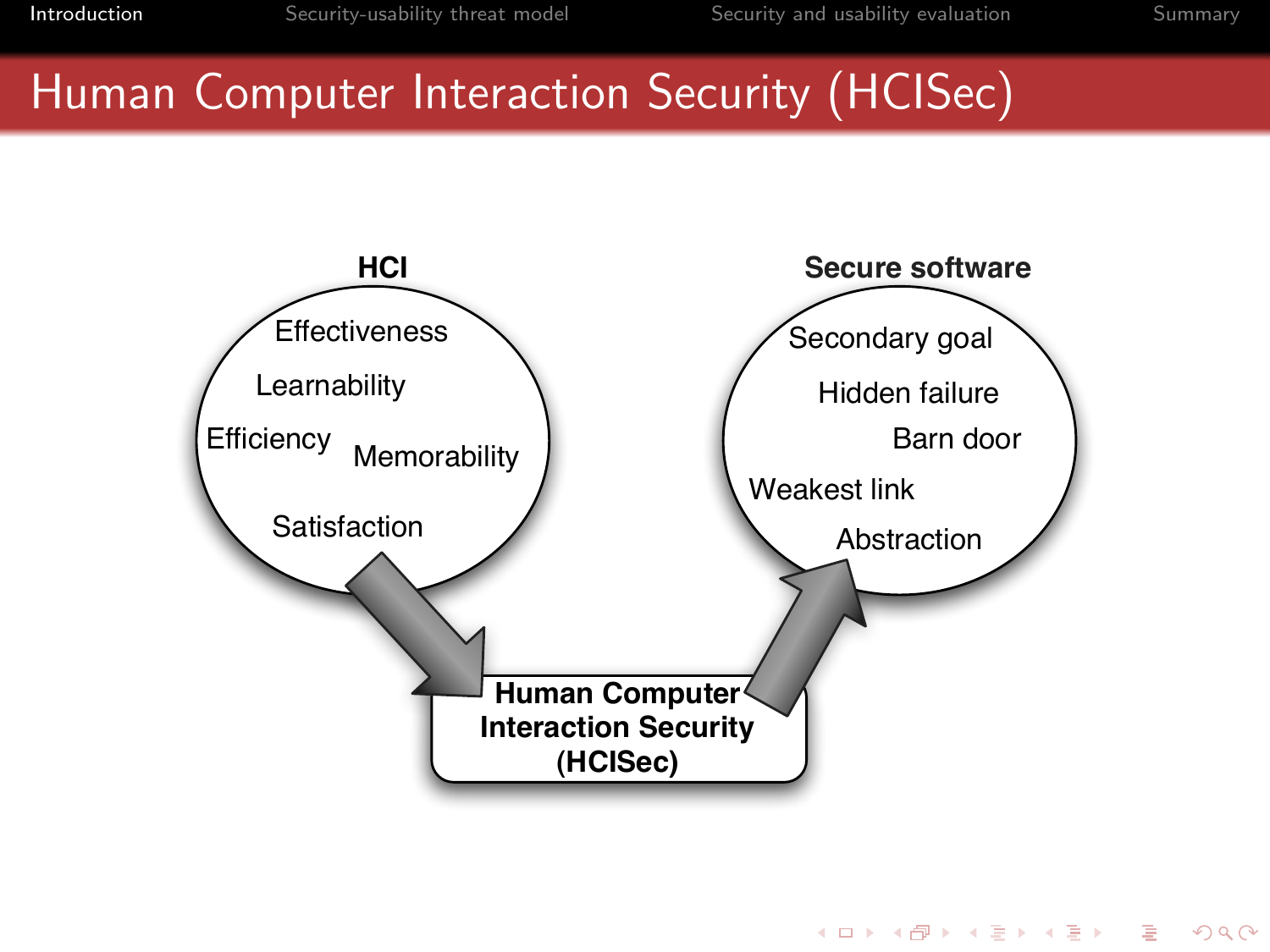<span id="page-14-0"></span>**KORK ERKER ORANDI** 

## Analysis and evaluation of secure software

- What factors are crucial to usability analysis?
- What factors are crucial to security analysis?
- How do we use these factors for evaluating security and usability of secure systems?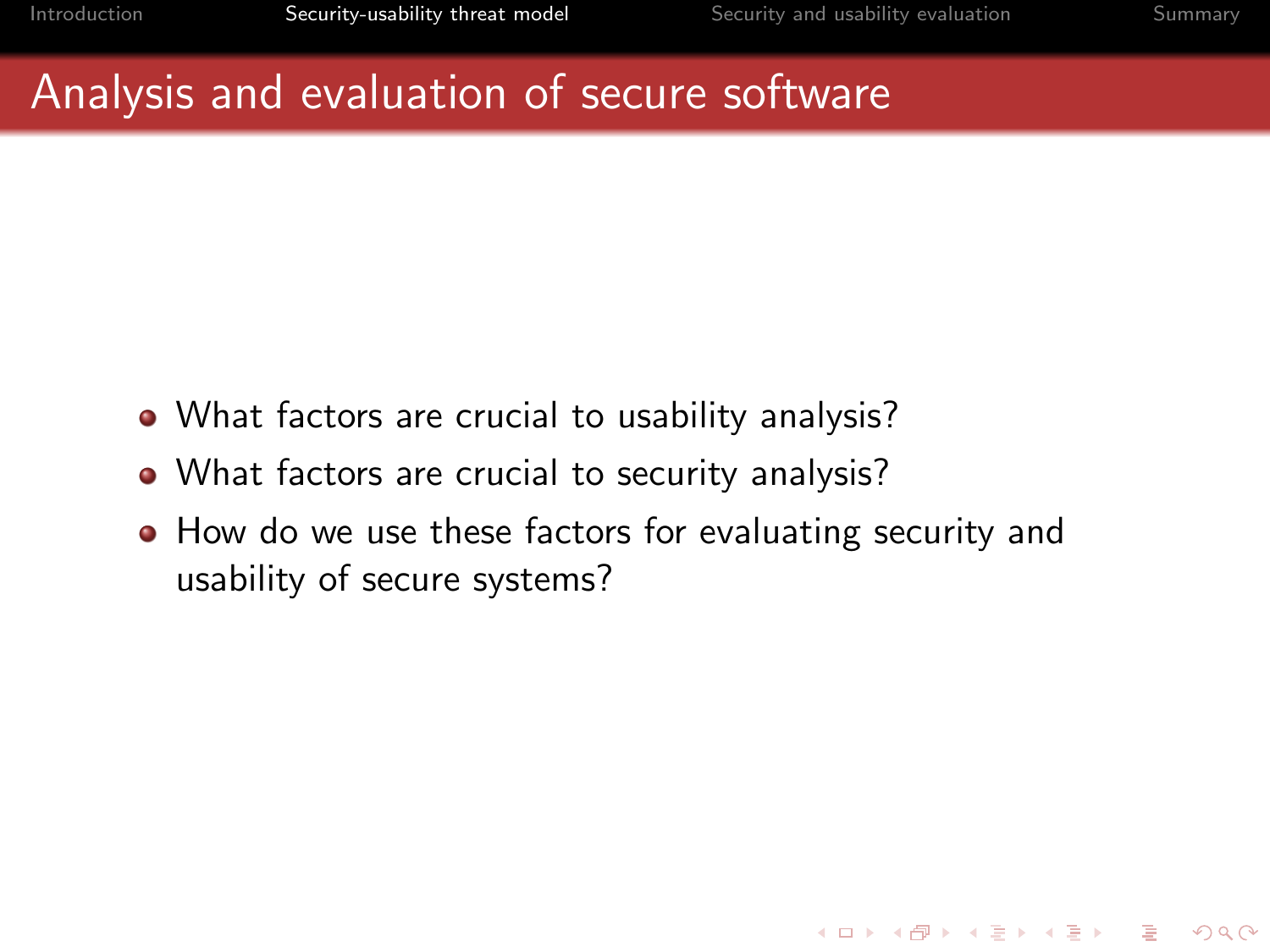K ロ > K @ > K 할 > K 할 > 1 할 > 9 Q Q\*

## Security-usability threat model

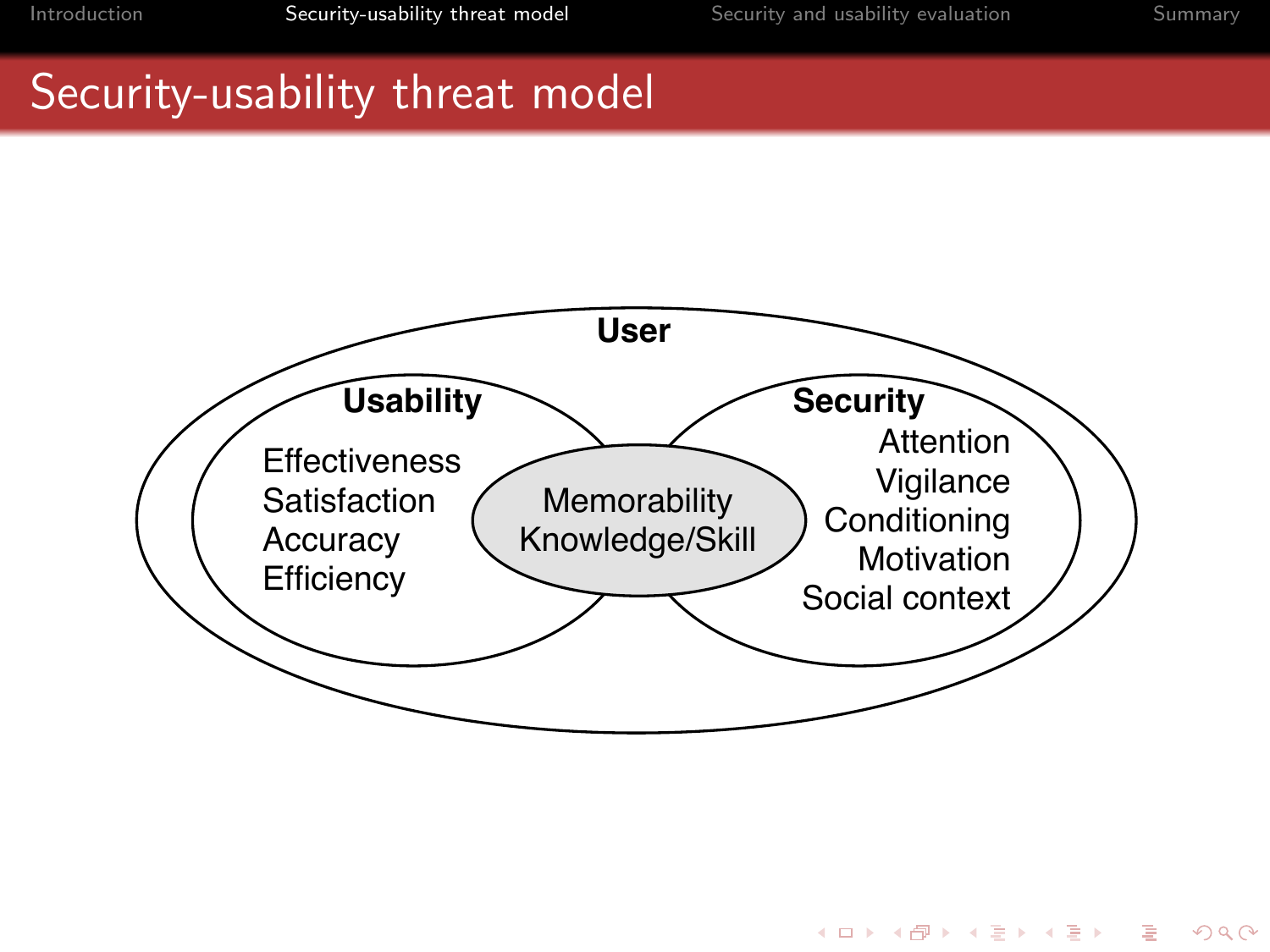K ロ ▶ K @ ▶ K 할 ▶ K 할 ▶ | 할 | © 9 Q @

### Security measurable metrics

| <b>Factor</b>   | <b>Metrics</b>                                         |  |  |
|-----------------|--------------------------------------------------------|--|--|
| Attention       | <b>Failures</b>                                        |  |  |
| Vigilance       | <b>Failures</b>                                        |  |  |
| Conditioning    | <b>Failures</b>                                        |  |  |
| Motivation      | Perceived benefits, susceptibility, barriers, severity |  |  |
| Memorability    | Recall                                                 |  |  |
| Knowledge/skill | Failures, mental models                                |  |  |
| Context         | Impact of context                                      |  |  |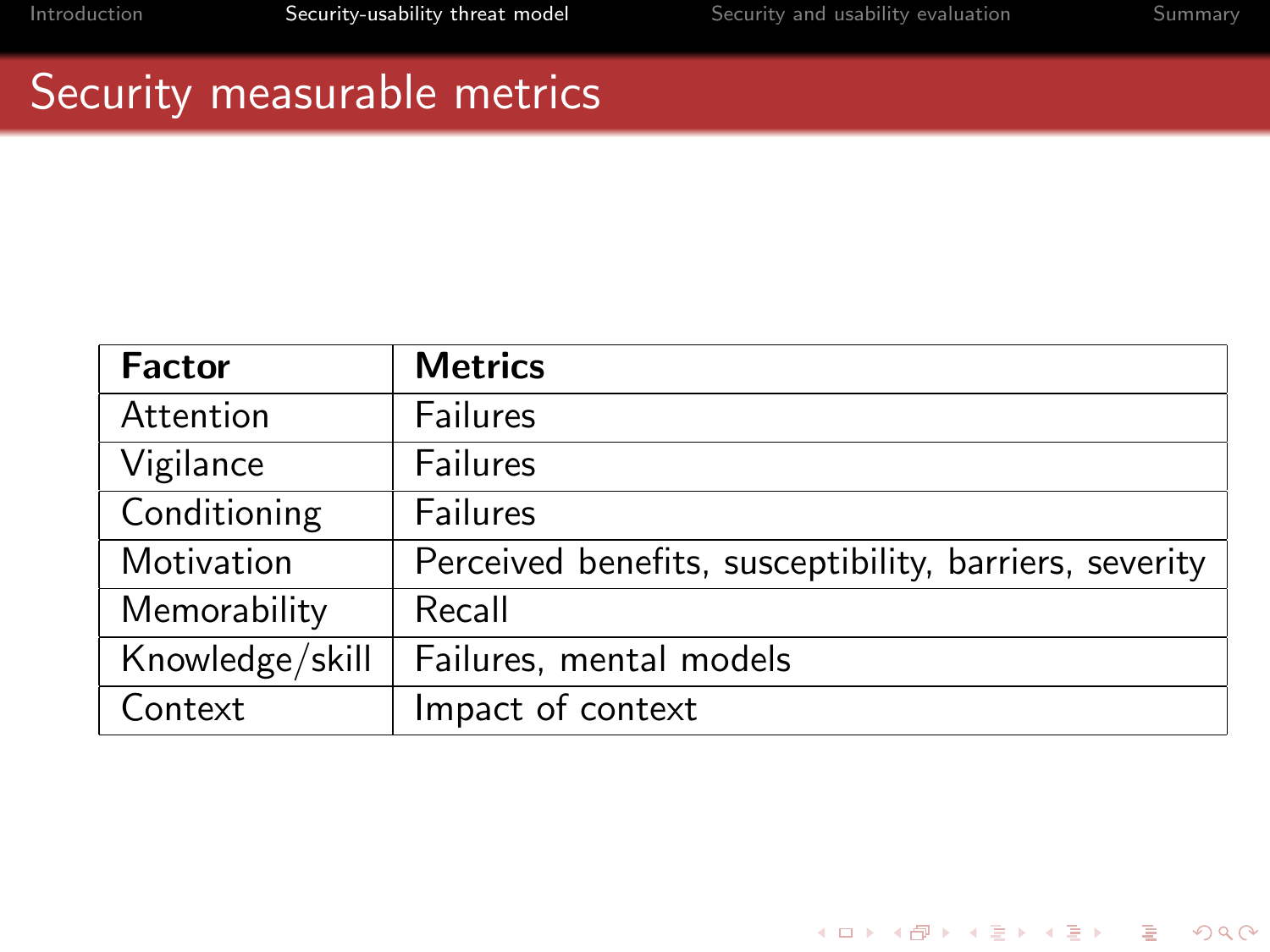## Process for security and usability evaluation



<span id="page-17-0"></span>**KORK SERVER SHOP**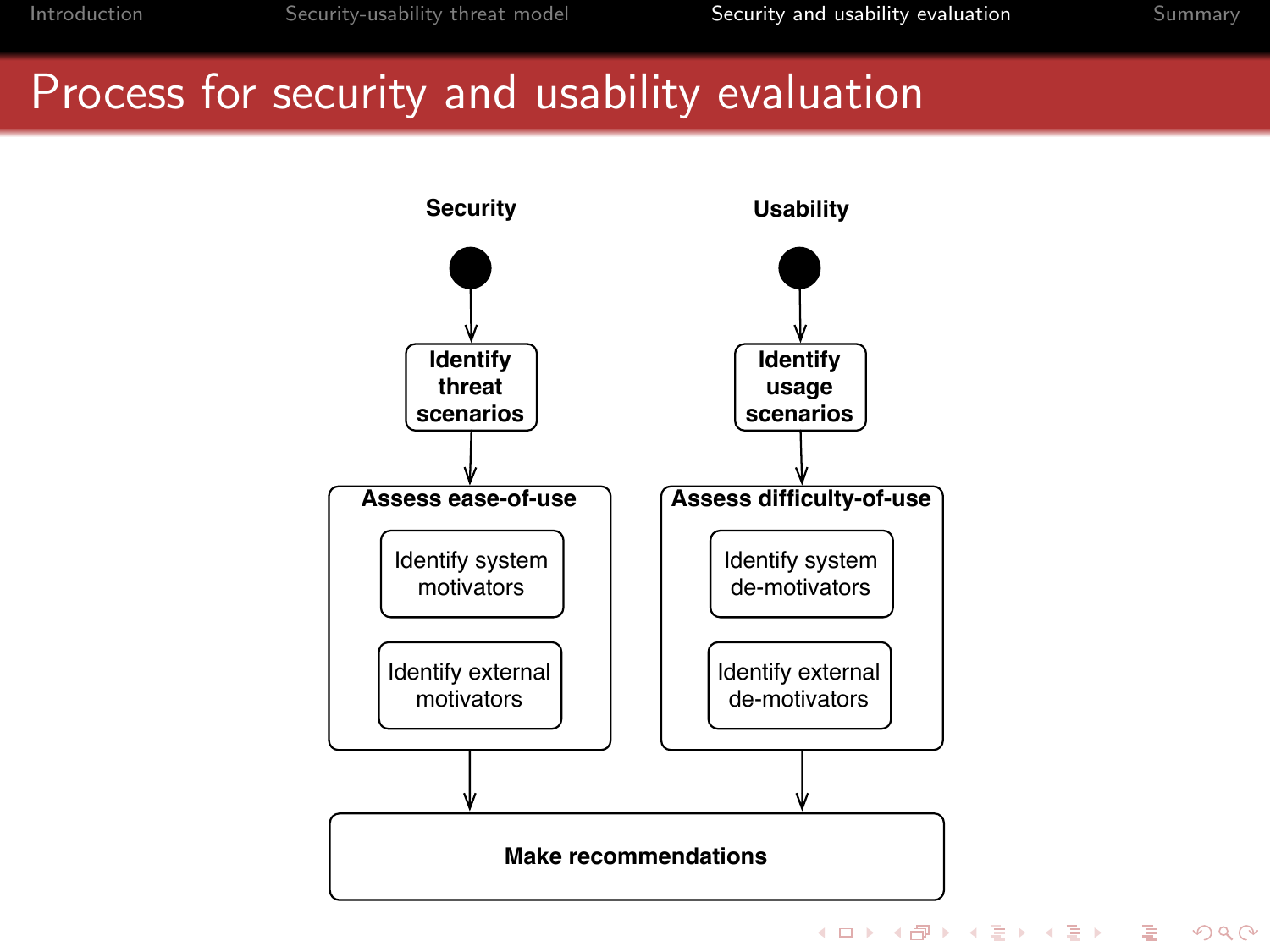K ロ > K @ > K 할 > K 할 > 1 할 > 9 Q Q\*

## Make recommendations

- **·** Usability factors
- Security factors
- Conflicting factors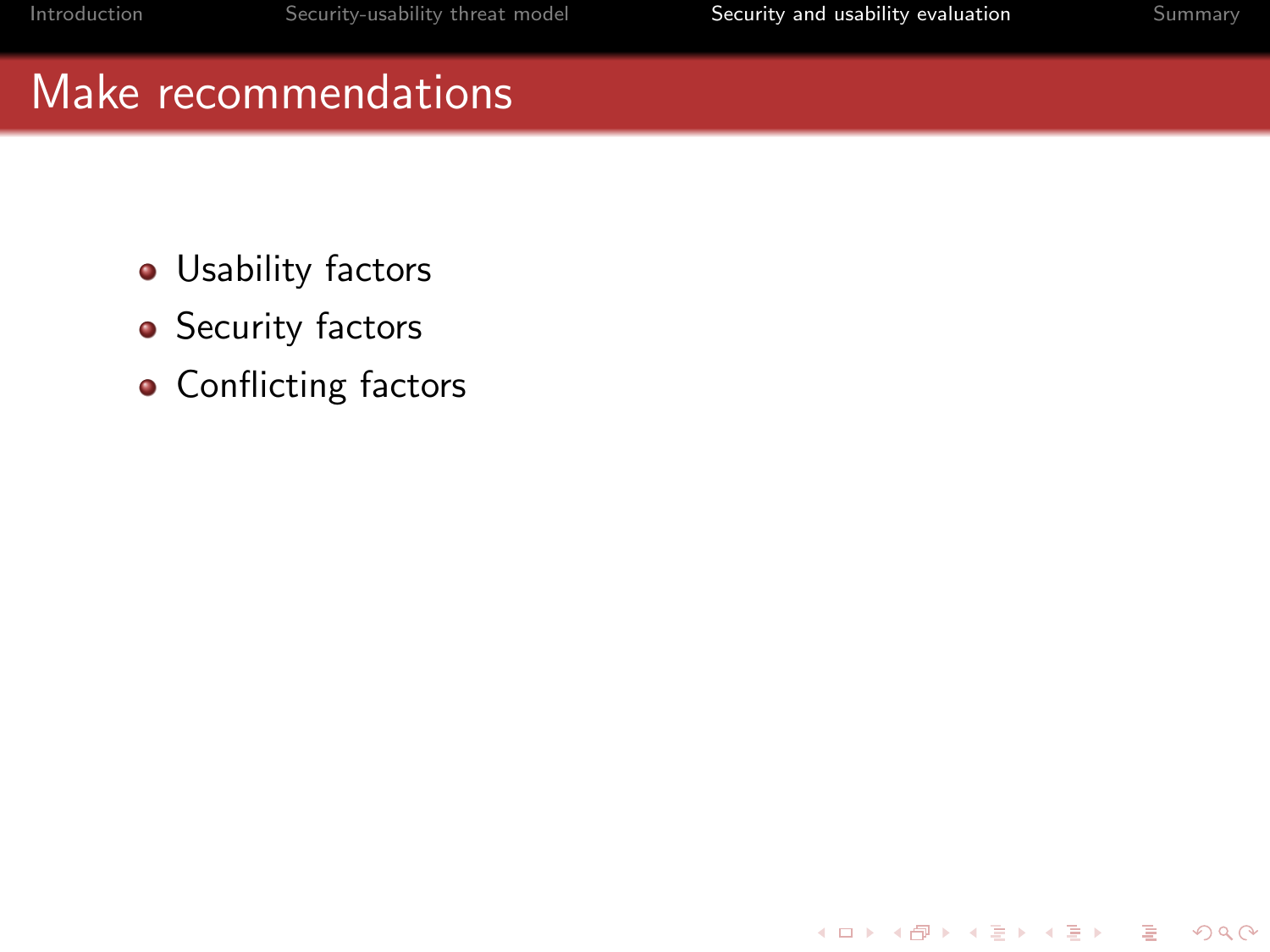K ロ > K @ > K 할 > K 할 > 1 할 > 9 Q Q\*

## Make recommendations

- **·** Usability factors
- Security factors
- Conflicting factors

#### **Q NIST Risk-Level Matrix**

|            | Impact |        |        |
|------------|--------|--------|--------|
| Likelihood | Low    | Medium | High   |
| High       | Low    | Medium | High   |
| Medium     | Low    | Medium | Medium |
| LOW        | l ow   | l ow   | Low    |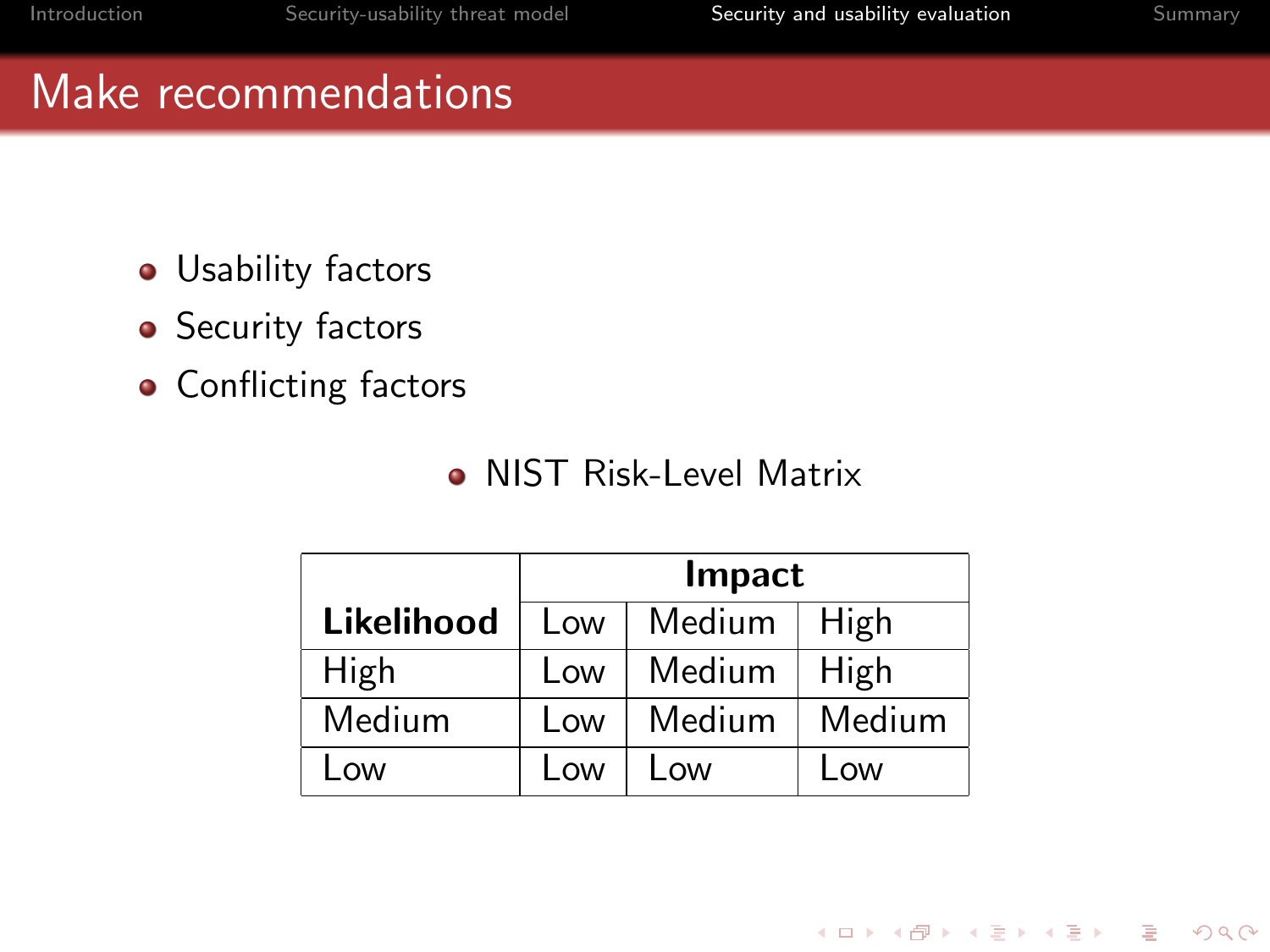# Summary and future work

#### Conclusion

- Secure systems have properties that differentiate them from other systems
- We propose a security-usability threat model
- A process for evaluating security and usability is also proposed
	- **Threat scenarios**
	- **Usage scenarios**
- <span id="page-20-0"></span>• Both internal and external factors may cause users to engage in insecure behaviours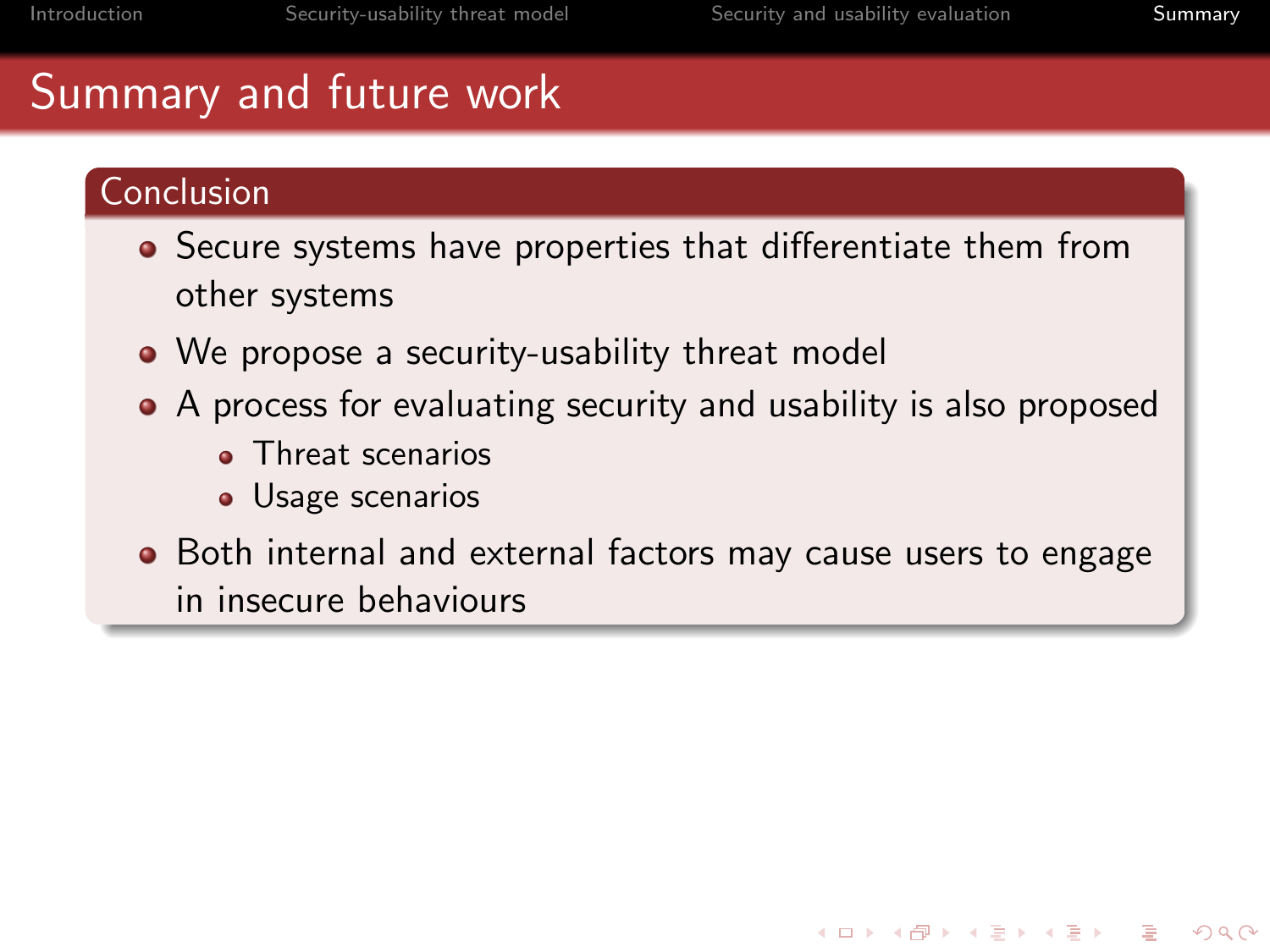# Summary and future work

#### Conclusion

- Secure systems have properties that differentiate them from other systems
- We propose a security-usability threat model
- A process for evaluating security and usability is also proposed
	- **Threat scenarios**
	- **Usage scenarios**
- Both internal and external factors may cause users to engage in insecure behaviours

#### Future work

- **•** Empirical validation
- Extend to malicious users
- Developing metrics for comparing different elements of a system